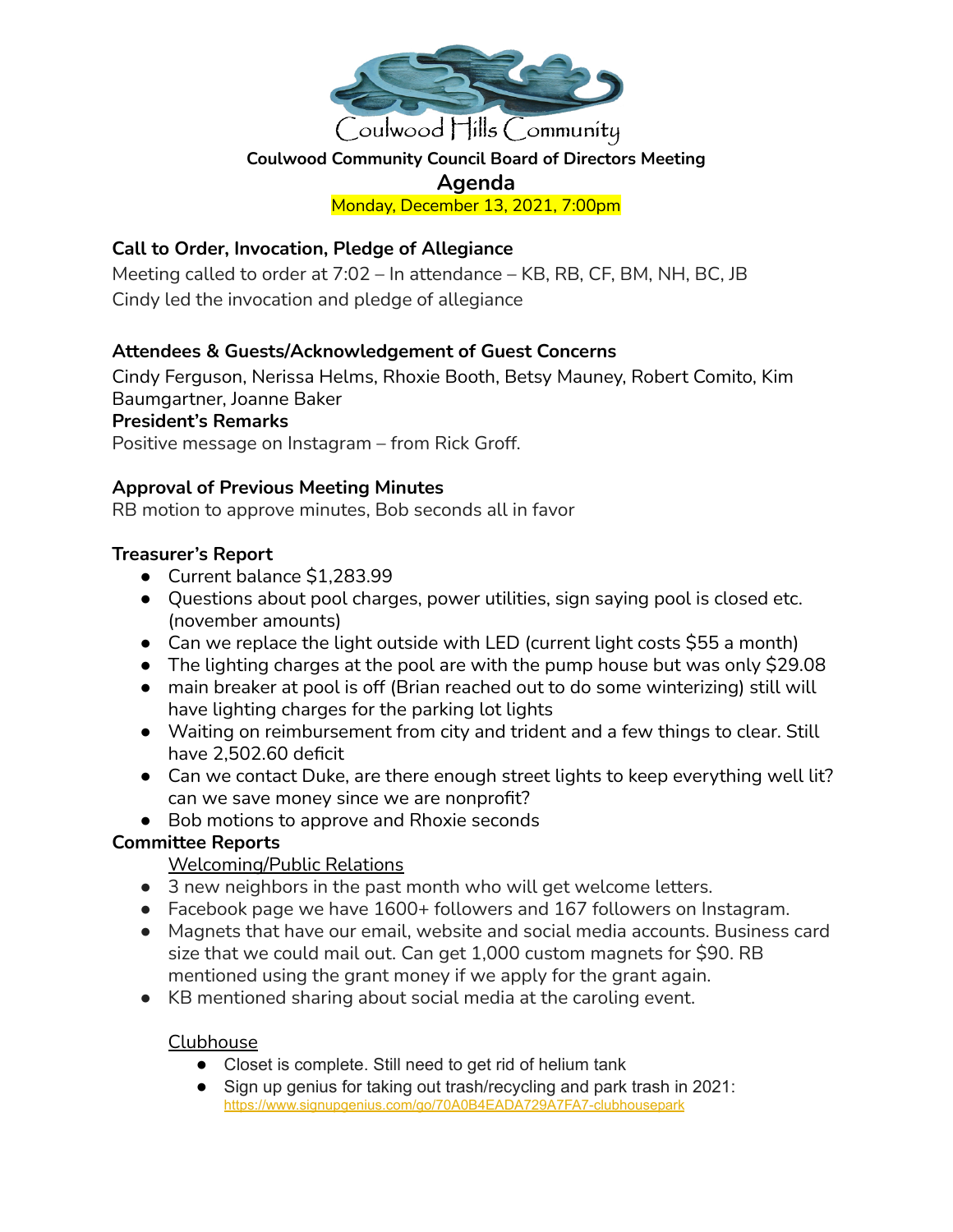- take the trash and recycling out to the curb, check the dog trash, park trash, and replace bags (in the clubhouse)
- Someone to take over clubhouse while I am out on maternity leave
	- Bob and Betsy will tag team to take care of clubhouse while Rhoxie is out
- We have an extra toilet does the poolhouse need it?
	- Rhoxie will put in poolhouse
- have several more rentals for the rest of the year and some for spring

## Membership/Grievance

- When do letters need to go out?
	- January letters go out
	- End of year giving campaign?
	- Letter from last year explaining that we are in the hole and need to raise the rates because of costs involved with the pool. Put in the letter the repairs and costs needed.
	- Can we use a google form to catch memberships and will it take them directly to an ecommerce site
	- Council membership fee \$100, family member rate \$500
- Adding shopify or some kind of epay option on the website to streamline the process?
- Cards or some other form of fob etc.
	- save for next meeting
	- Can we ask someone to help with website?

## Entertainment/Athletic

- Event Calendar/Ideas for 2022
	- International event (highlight cultures with in our community)
	- Cindy pulled up event calendar from last year and we'd like to repeat most of the events
	- Pancake Breakfast Late March Saturday 3/26
	- Community Yard Sale move to November (first Saturday 11/5)
	- More movie nights?
	- spring fling?
- Swim Team Updates
	- Still haven't had end of season meeting for YBDRY
	- Betsy and Nerissa will meet up next month to switch over for new season
	- start early with some park practices, and get volunteer coaches
	- communication (considering using BAND app for group communication)
	- ○

## Building/Grounds/Maintenance

- Mark and Cindy took out the lane lines
- Trident email via Cindy monitoring pool level seems to not be leaking wants to winterize the pool and pump
- Shed demolition timeline? Carport to go over chemicals? Need to nail down details. Bob will reach out to Mark about this